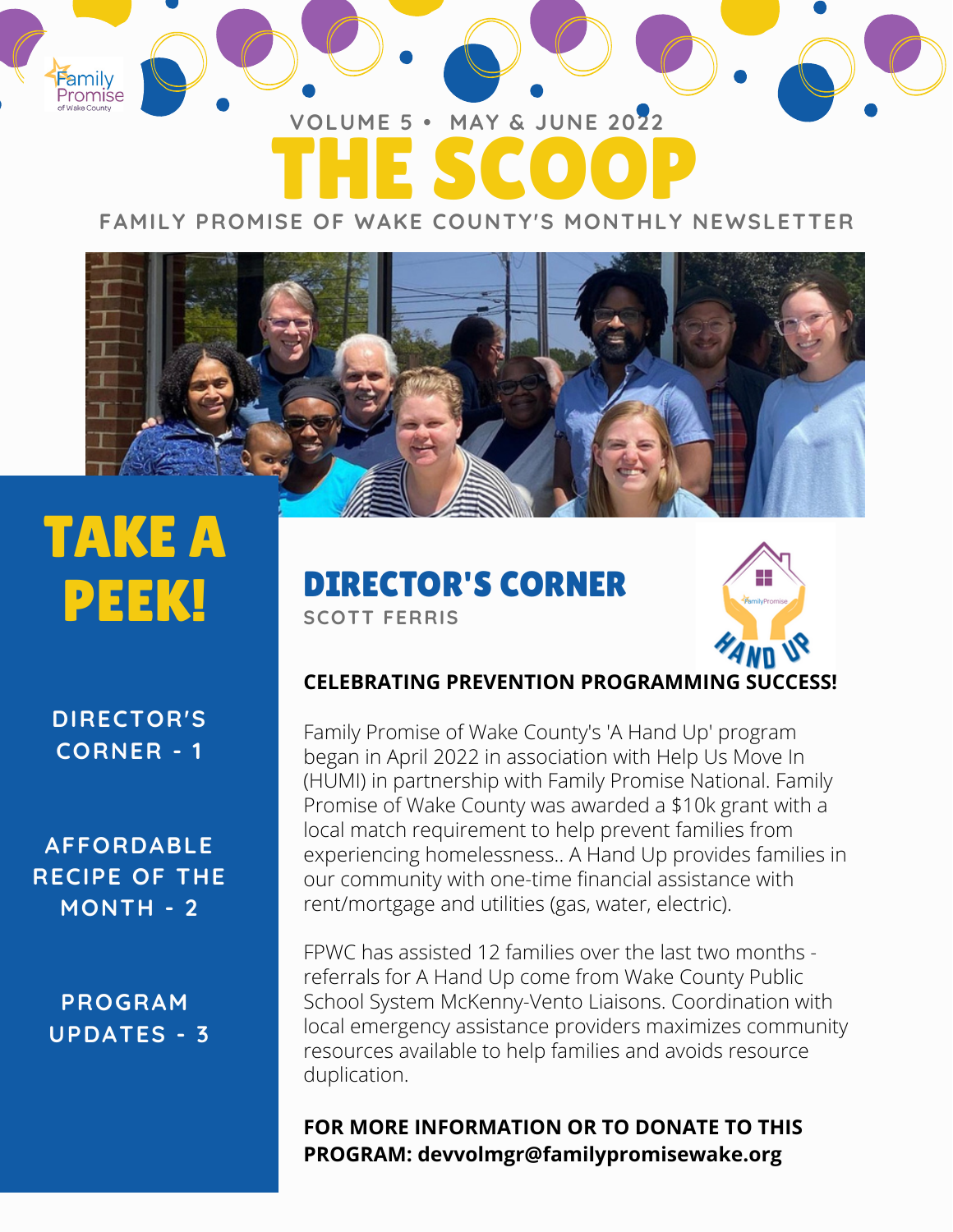## AFFORDABLE RECIPE OF THE MONTH

#### MEXICAN STREET CORN



#### **INGREDIENTS:**

- Butter
- Ears of corn or corn kernels
- Mayo
- Cotija cheese (or try queso fresco if you can't find cotija cheese)
- Green onion
- Parsley or fresh cilantro
- Salt and pepper, to taste

#### **DIRECTIONS:**

Family<br>Promise

- Prepare the corn kernels. You'll want to either grill the ears of corn or cut off the corn kernels and char it in the skillet with some butter. They kind of spit and pop at you when they get hot (kind of like popcorn!) so just be careful.
- Combine ingredients in a large/small bowl. Once the corn kernels are cooked/charred, add them to a bowl and mix in the mayo, cotija cheese, smoked paprika, green onion, and parsley (or fresh cilantro). Don't forget salt and pepper, to taste! Stir together to incorporate everything.
- Enjoy. Divide and enjoy your street corn…in a bowl!